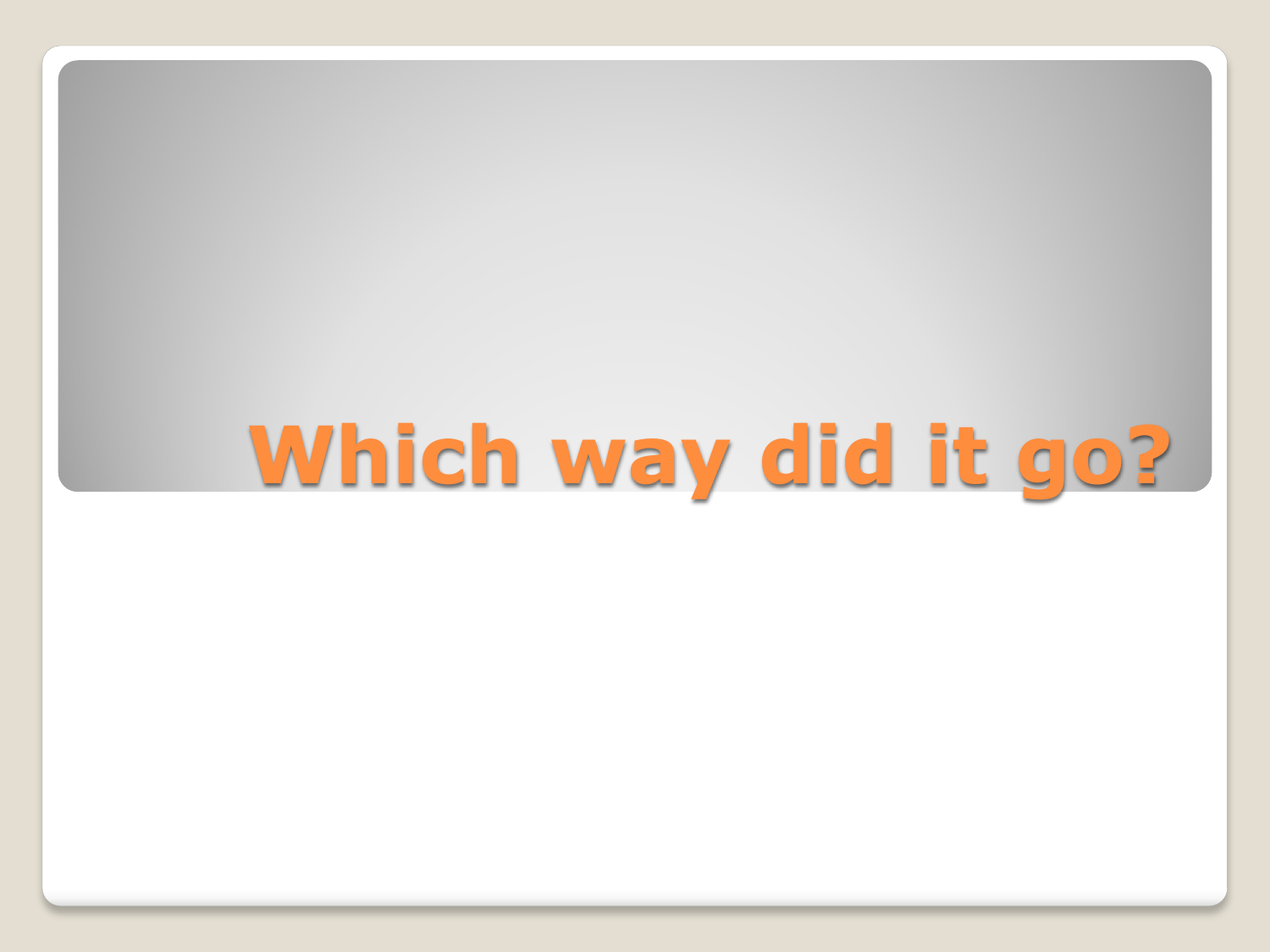So far, you've only looked at reactions that went **DIRECTLY** from reactants to products. This is not usually the case in nature.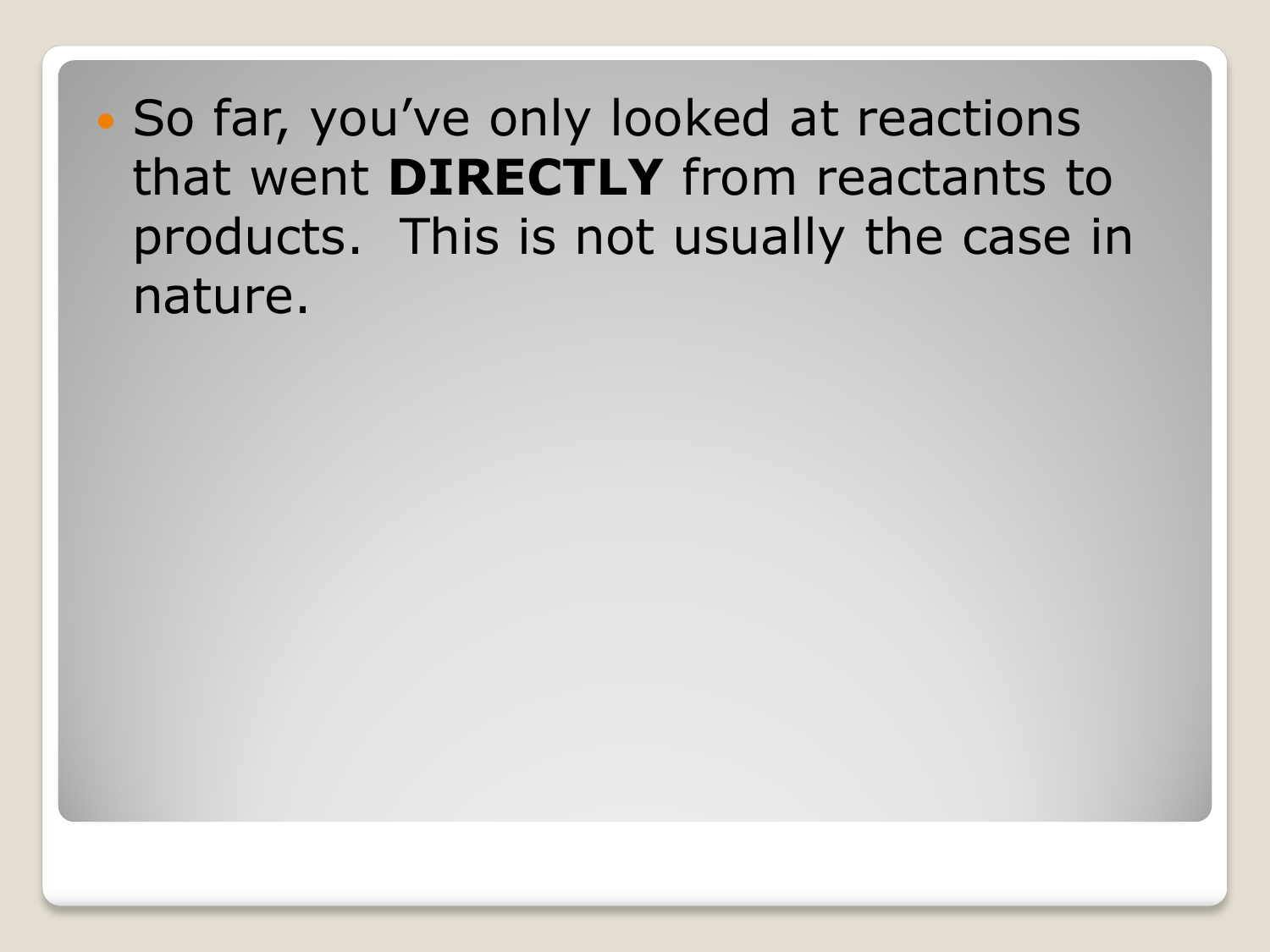# In nature, there are many instances when as the products of a reaction are formed, they may **BREAK APART** (or join together) to form the original reactants again.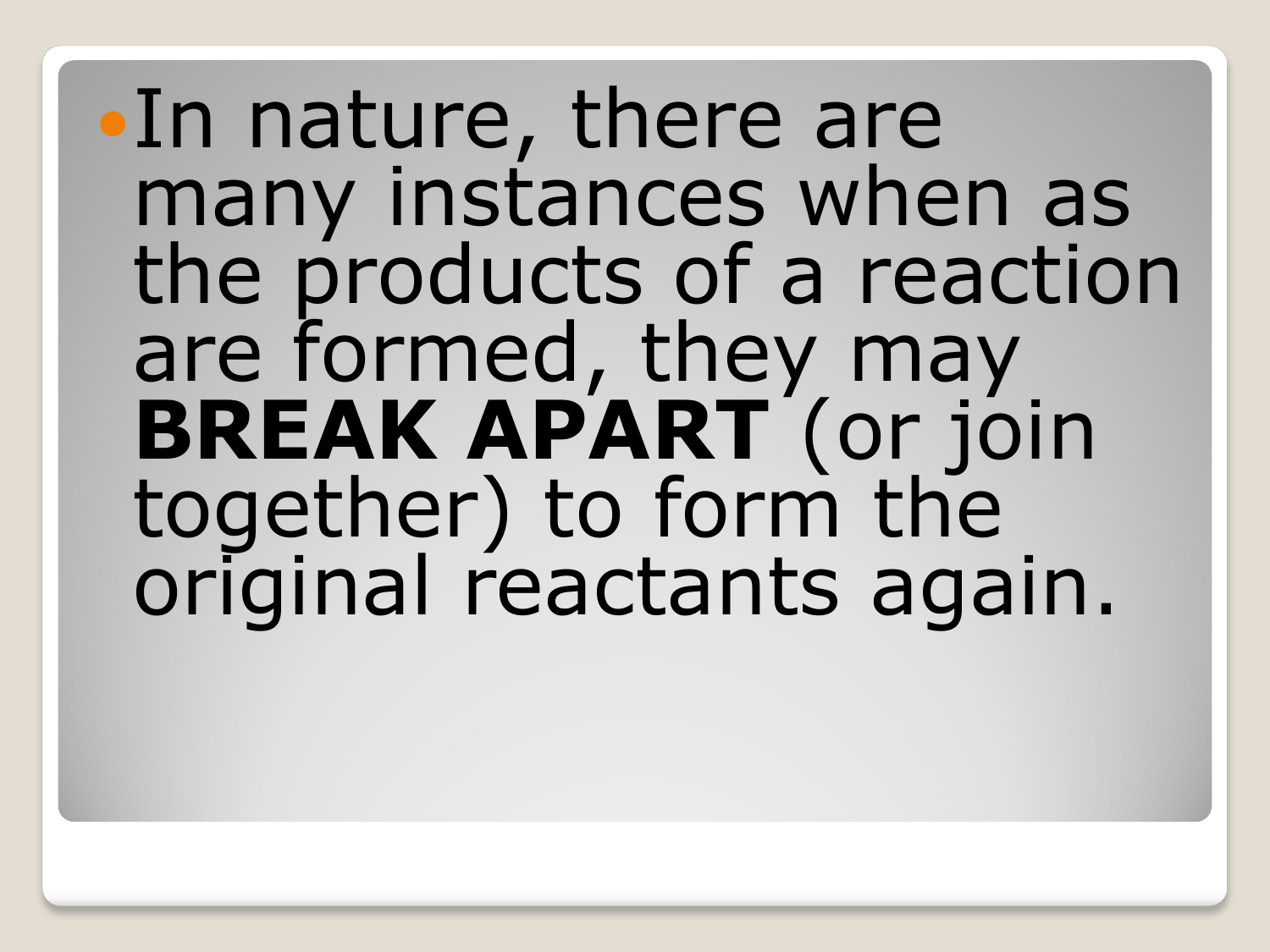This is called a **REVERSIBLE** reaction. It can be represented with the following symbolism:

### **A+B<==> AB**

 The reaction is really **TWO** reactions. The reaction written from left to right is called the **FORWARD** reaction.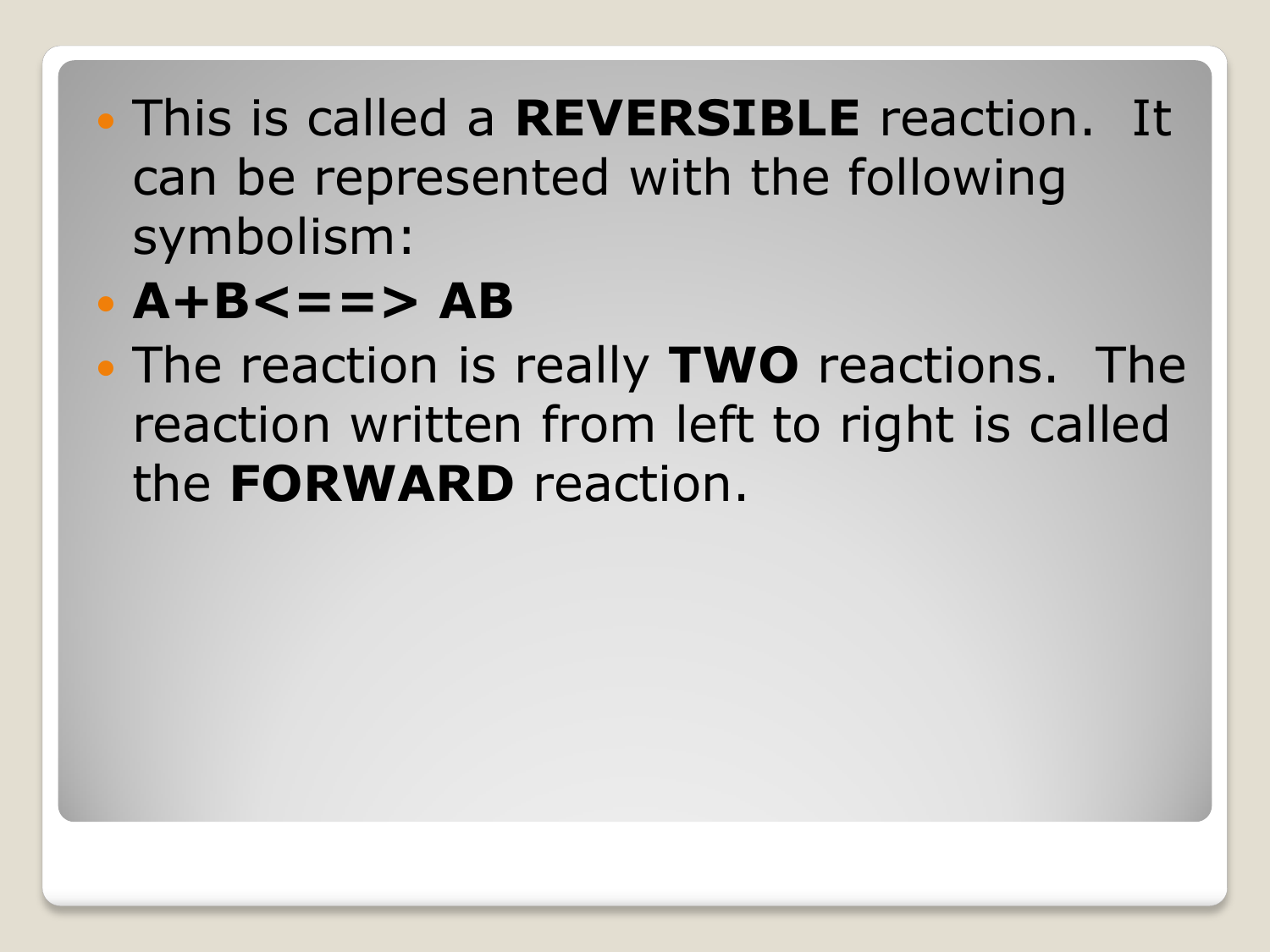The reaction written from right to left is the **REVERSE** reaction. In a reversible reaction, **BOTH** the forward and the reverse reactions occur at the same time.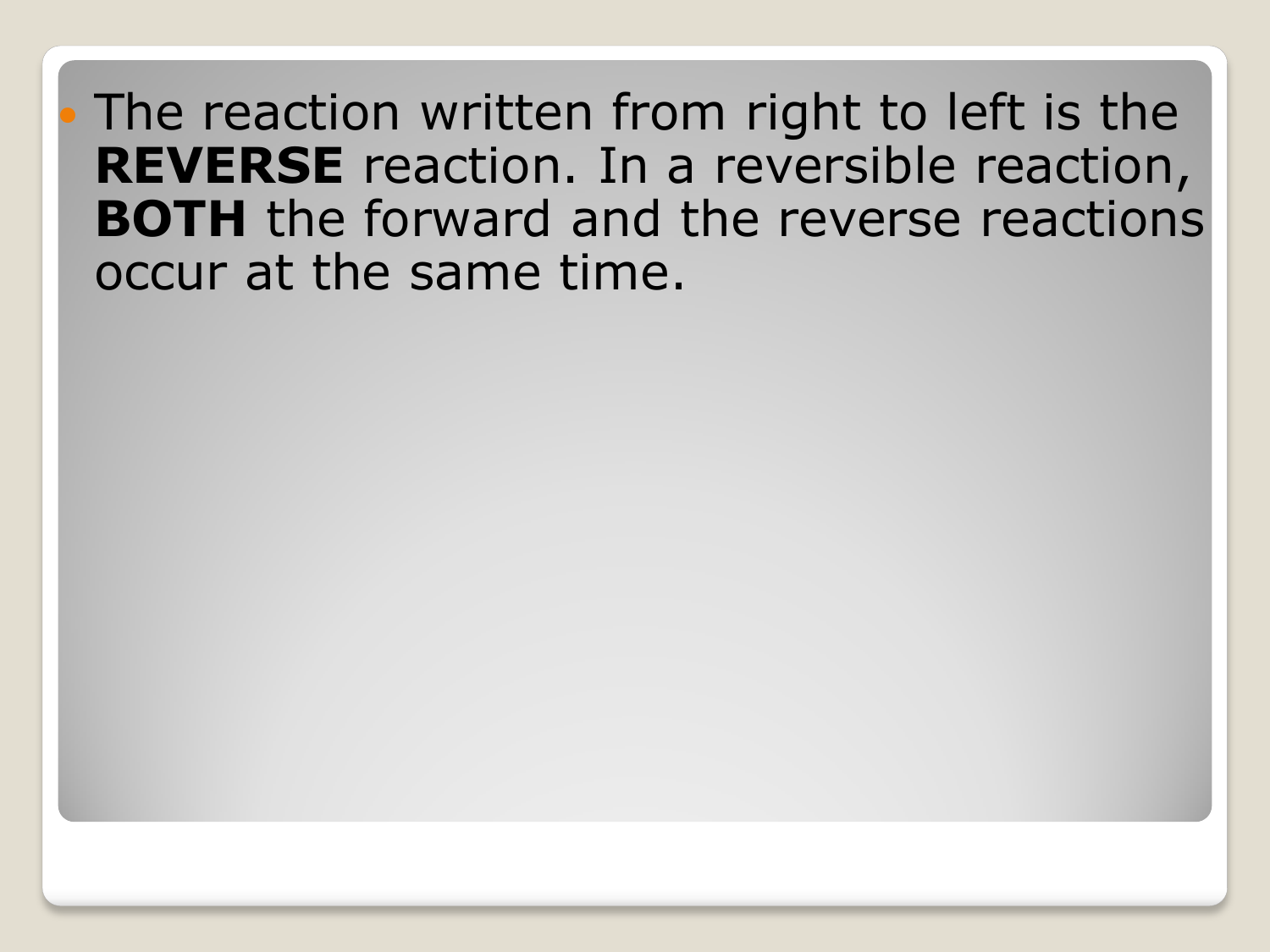## When the forward and reverse reactions are taking place at the **SAME** rate, there is no net **CHANGE** in the actual amounts of the components of the system.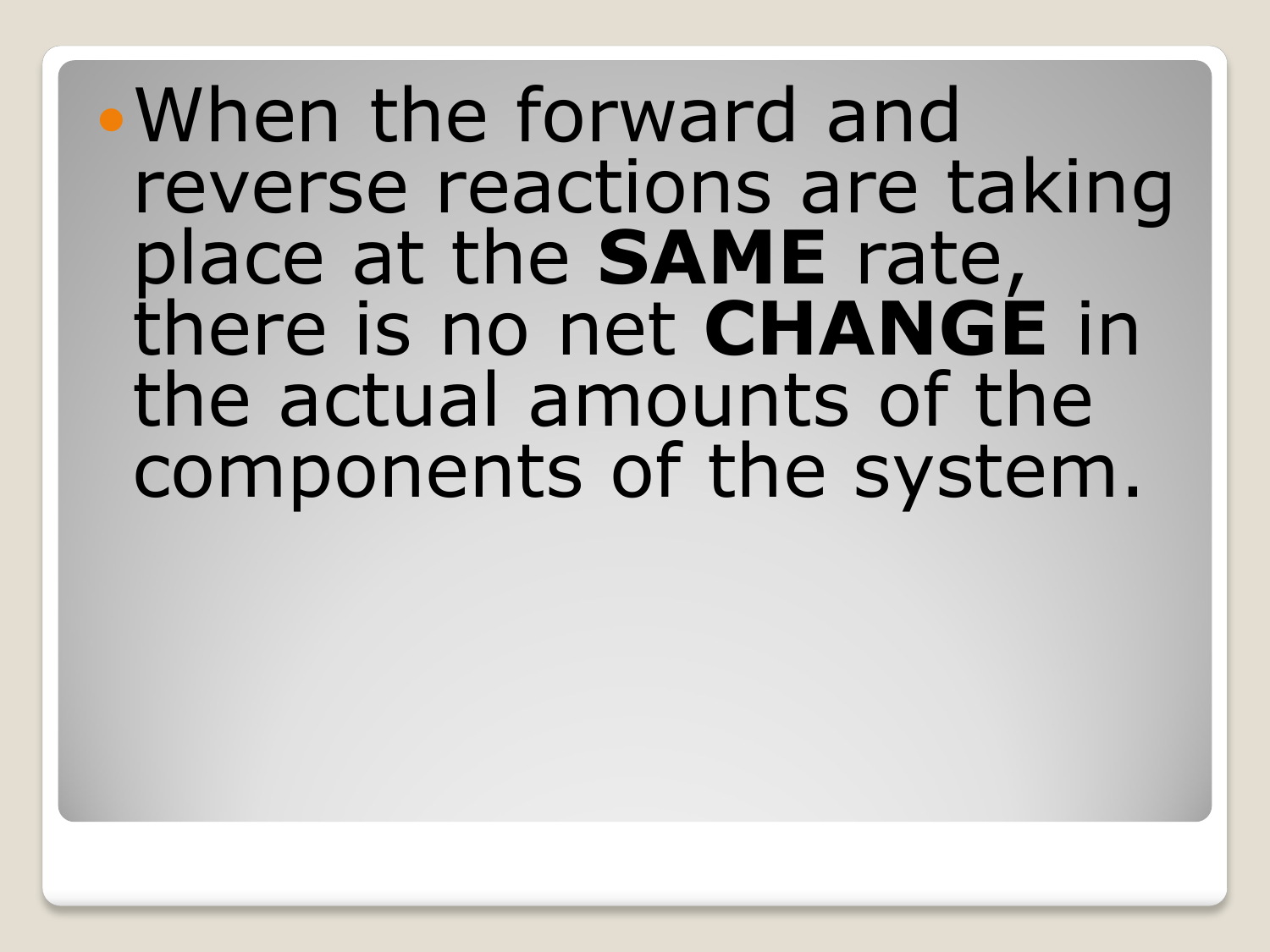• The reaction has reached a chemical **EQUILIBRIUM** when the forward and reverse reactions are taking place at the same **RATE**.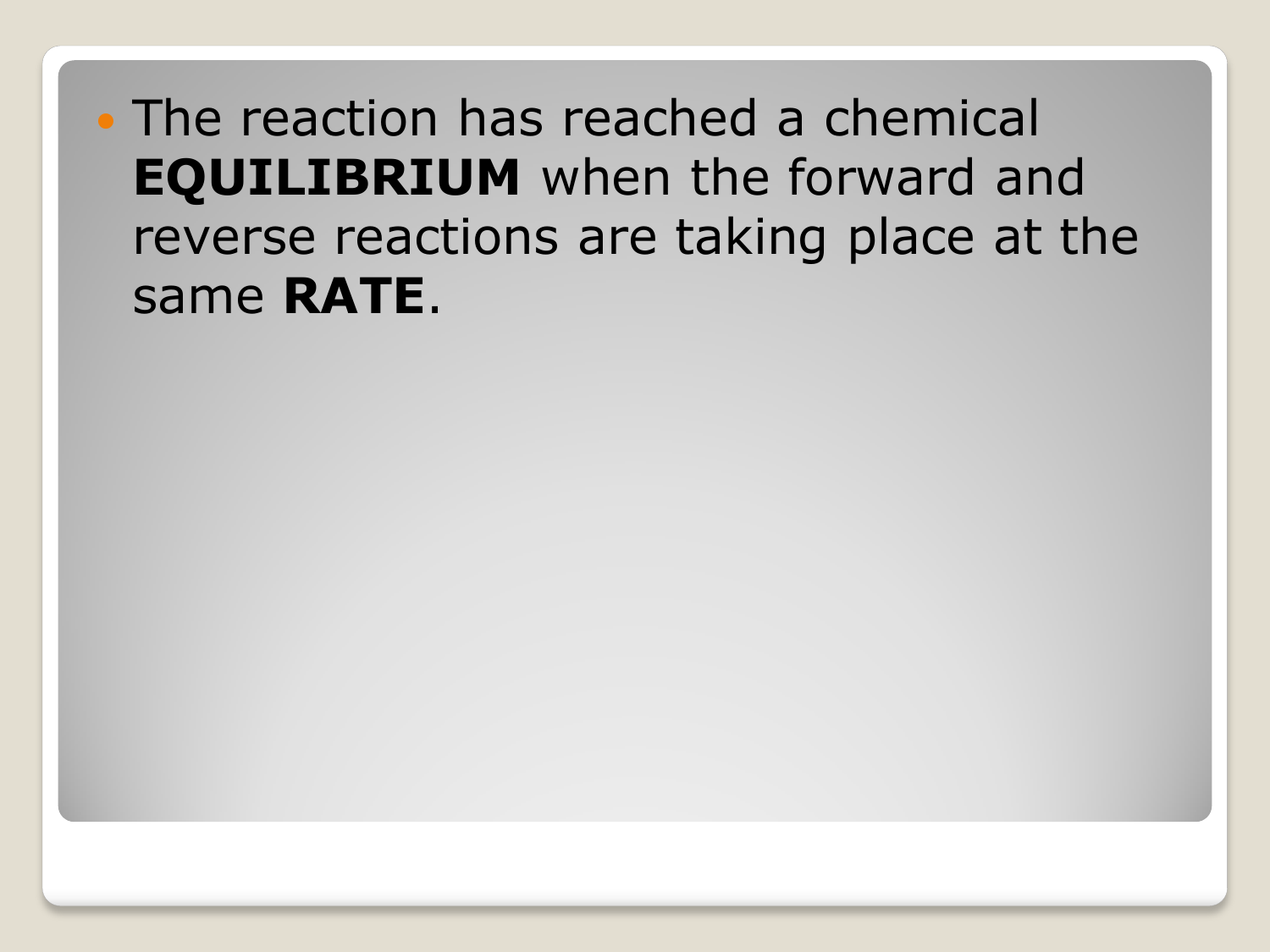# The fact that the rates of<br>forward and reverse<br>reactions are the **SAME**<br>in a chemical equilibrium<br>DOES NOT mean that the<br>**AMOUNTS** of the<br>components on both<br>sides of the chemical<br>equation are the same.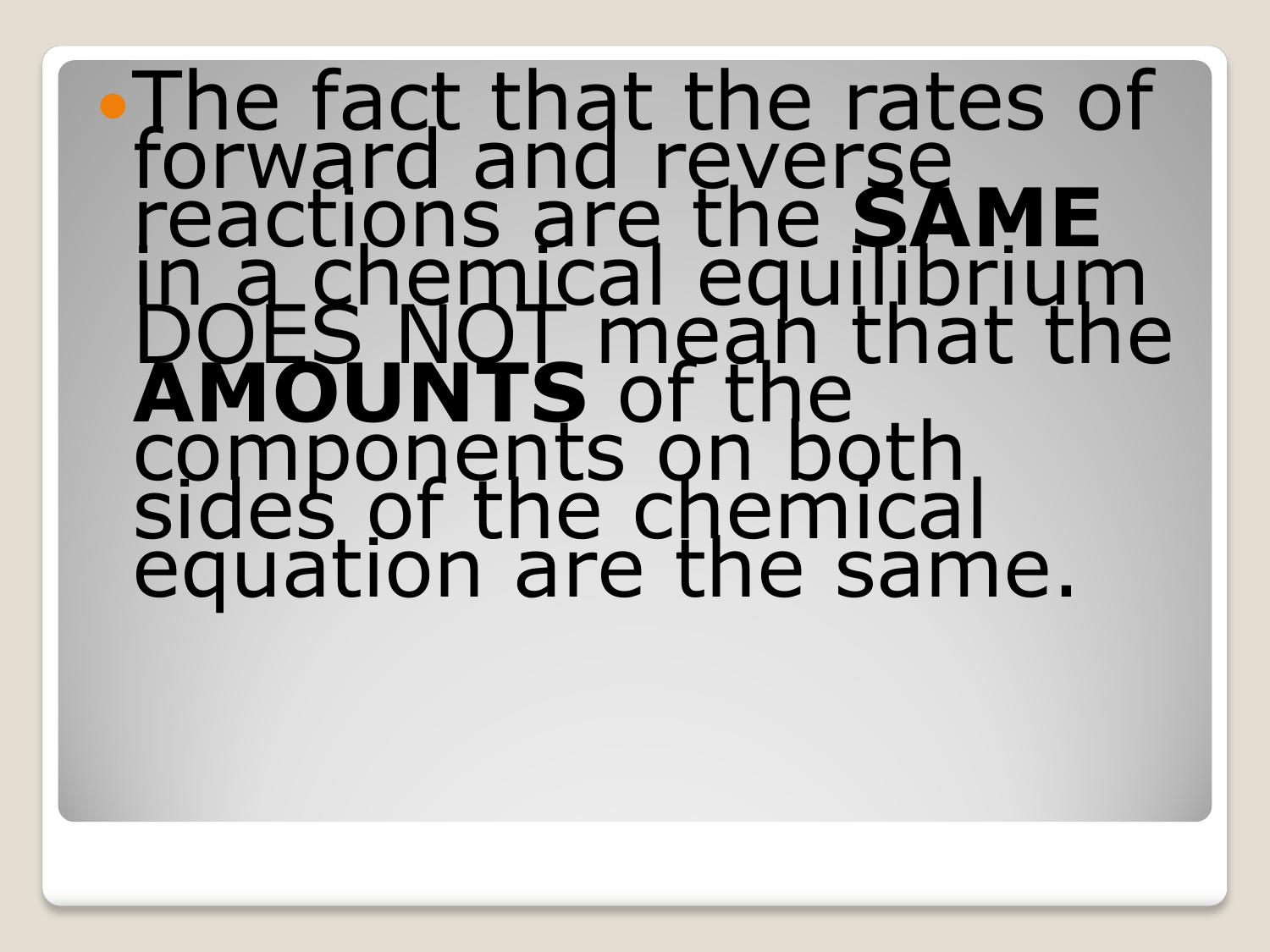The **equilibrium position** of a reaction is given by the relative **CONCENTRATION** of the components of the system at equilibrium.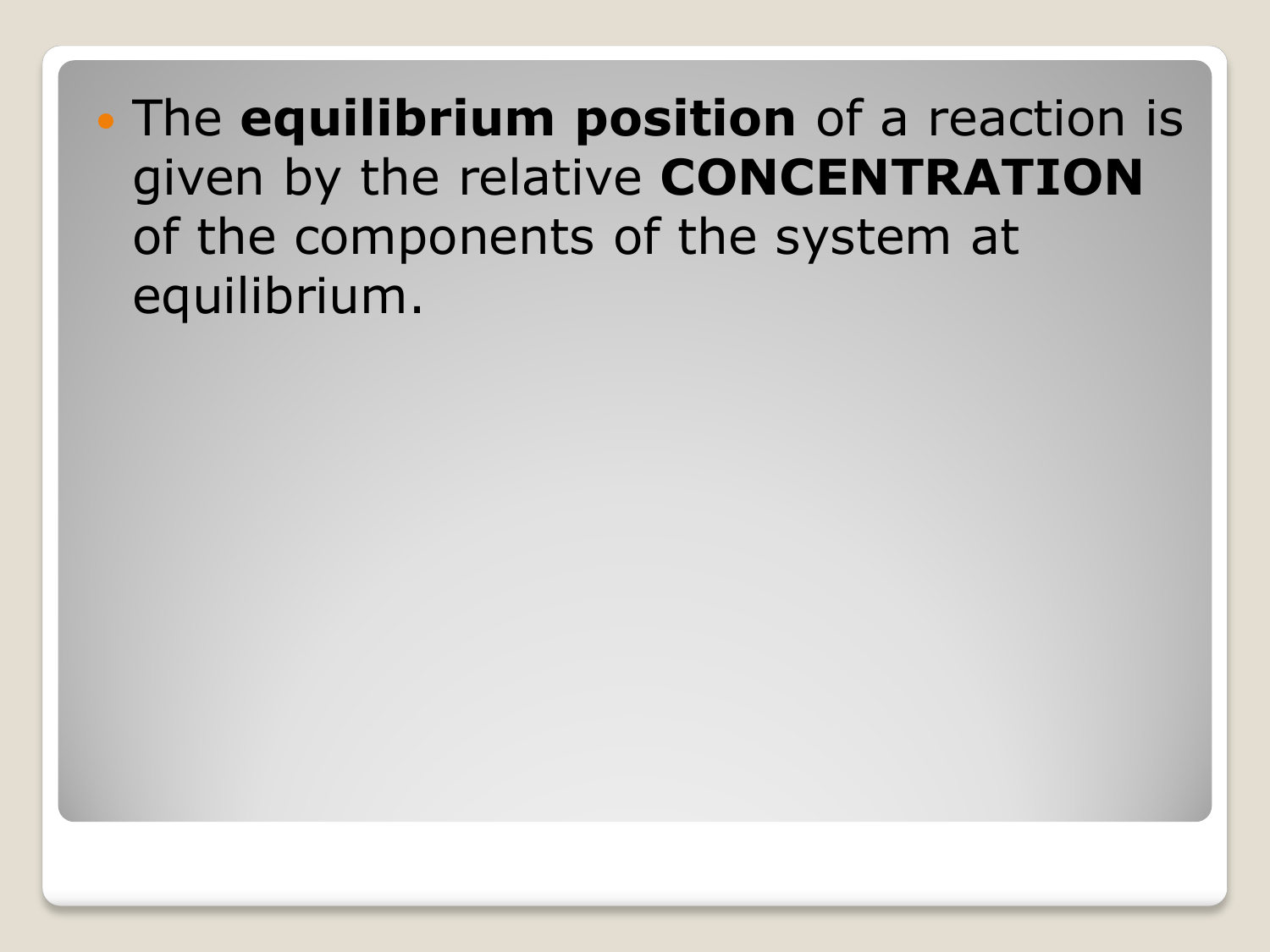- A chemical equilibrium position can be changed by applying a **STRESS** to either side of the chemical equation.
- Once a stress is relieved, a **NEW** equilibrium position is reached where the forward and reverse reaction rates are once again equal to each other.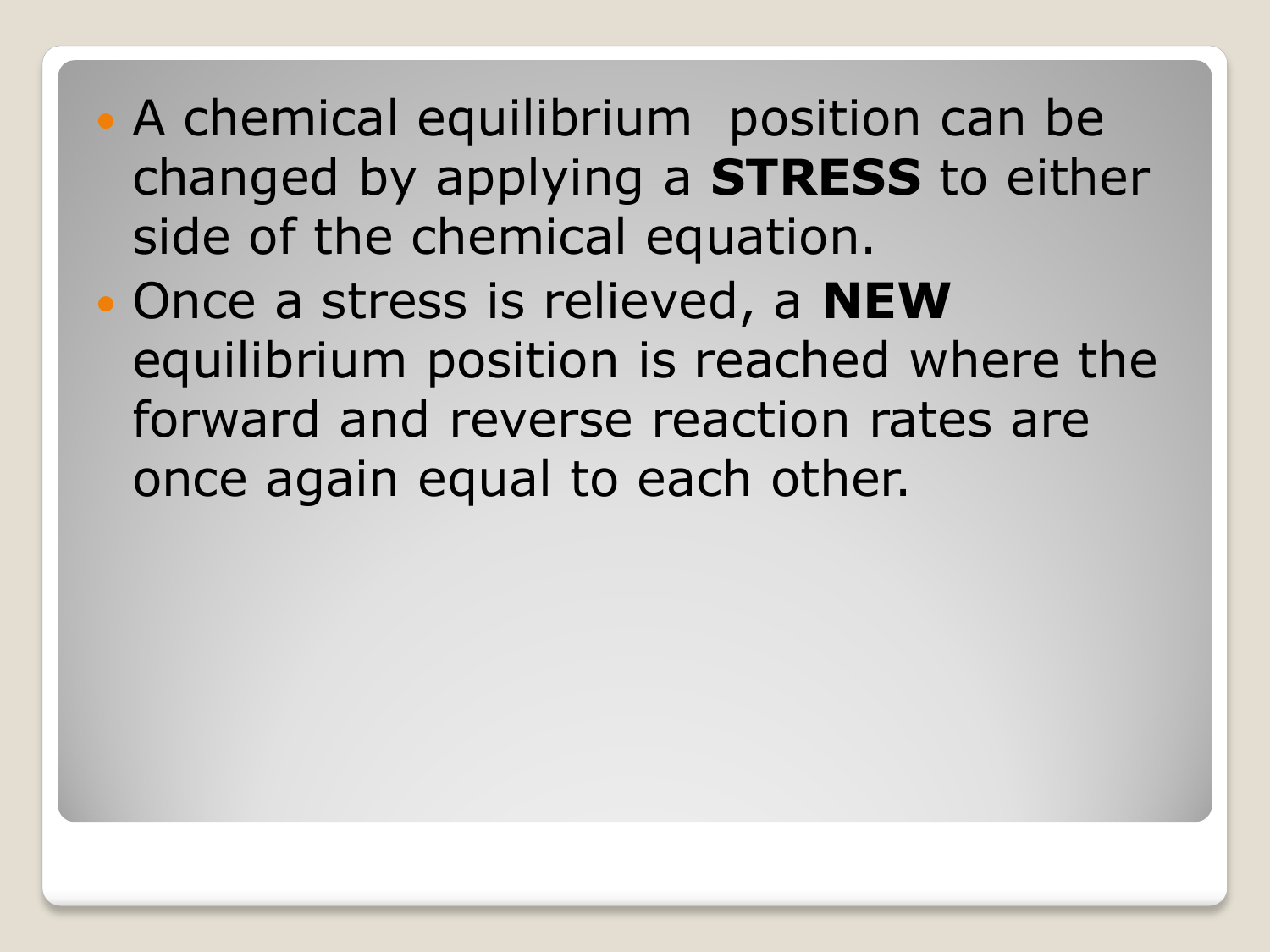The French Chemist Henri Le Chatelier studied the **CHANGES** in a system that result from changing the conditions of that system.

• He proposed Le Chatelier's principle: If a **STRESS** is applied to a system in a dynamic equilibrium, the system **CHANGES** to relieve the stress.